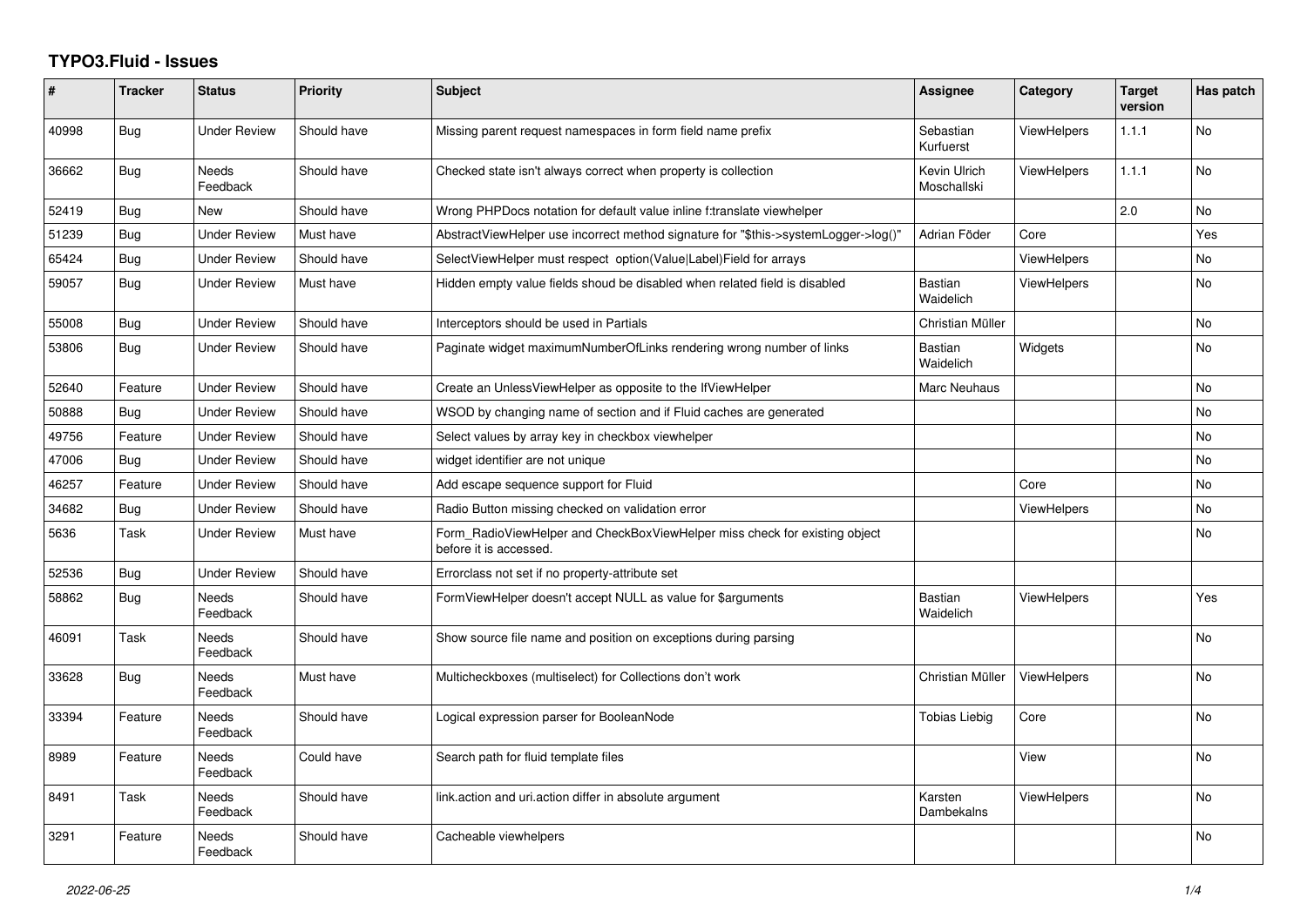| $\pmb{\#}$ | <b>Tracker</b> | <b>Status</b>     | <b>Priority</b> | Subject                                                                              | Assignee               | Category           | <b>Target</b><br>version | Has patch |
|------------|----------------|-------------------|-----------------|--------------------------------------------------------------------------------------|------------------------|--------------------|--------------------------|-----------|
| 45345      | Feature        | Needs<br>Feedback | Should have     | Easy to use comments for fluid that won't show in output                             |                        |                    |                          |           |
| 28551      | Bug            | Accepted          | Should have     | (v4) backport VHTest                                                                 | Sebastian<br>Kurfuerst |                    |                          | No        |
| 5933       | Feature        | Accepted          | Should have     | Optional section rendering                                                           | Sebastian<br>Kurfuerst | ViewHelpers        |                          | No        |
| 9005       | Feature        | Accepted          | Could have      | Fluid Template Analyzer (FTA)                                                        | Sebastian<br>Kurfuerst |                    |                          |           |
| 60856      | Bug            | New               | Must have       | Target attribute not supported by the form viewhelper                                |                        | <b>ViewHelpers</b> |                          | Yes       |
| 36559      | Feature        | New               | Could have      | New widget progress bar                                                              |                        |                    |                          | Yes       |
| 32035      | Task           | New               | Should have     | Improve fluid error messages                                                         |                        | Core               |                          | Yes       |
| 30937      | Bug            | New               | Should have     | CropViewHelper stringToTruncate can't be supplied so it can't be easily extended     |                        | <b>ViewHelpers</b> |                          | Yes       |
| 7608       | Feature        | New               | Could have      | Configurable shorthand/object accessor delimiters                                    |                        | Core               |                          | Yes       |
| 60271      | Feature        | New               | Should have     | Paginate viewhelper, should also support arrays                                      |                        |                    |                          | No        |
| 60181      | Feature        | New               | Could have      | Caching mechanism for Fluid Views/Templates                                          |                        | View               |                          | No        |
| 60003      | Feature        | New               | Should have     | Add required-Attribute to f:form.password                                            |                        | <b>ViewHelpers</b> |                          | No        |
| 58983      | Bug            | New               | Should have     | format.date does not respect linebreaks and throws exception                         |                        |                    |                          | No        |
| 58921      | Bug            | New               | Should have     | f:form.* VHs crash if NOT inside f:form but followed by f:form                       |                        |                    |                          | No        |
| 57885      | Bug            | New               | Must have       | Inputs are cleared from a second form if the first form produced a vallidation error |                        |                    |                          | No        |
| 56237      | Task           | New               | Should have     | in-line (Condition) ViewHelpers should not evaluate on parsing                       |                        |                    |                          | No        |
| 54284      | Bug            | New               | Should have     | Default Option for Switch/Case VH                                                    |                        | ViewHelpers        |                          | No        |
| 54195      | Task           | New               | Should have     | Rename and move FormViewHelper's errorClass value, currently 'f3-form-error'         | Adrian Föder           | ViewHelpers        |                          | No        |
| 52591      | Bug            | New               | Should have     | The Pagination Widget broken for joined objects                                      |                        |                    |                          | No        |
| 51277      | Feature        | New               | Should have     | ViewHelper context should be aware of actual file occurrence                         |                        |                    |                          | No        |
| 51100      | Feature        | New               | Must have       | Links with absolute URI should have the option of URI Scheme                         |                        | ViewHelpers        |                          | No        |
| 49600      | Bug            | New               | Should have     | f:form tag shown as a HTML on frontend                                               |                        | <b>ViewHelpers</b> |                          | No        |
| 49038      | <b>Bug</b>     | New               | Must have       | form.select does not select the first item if prependOptionValue is used             |                        |                    |                          | No        |
| 47669      | Task           | New               | Should have     | FormViewHelper does not define the default request method                            |                        |                    |                          | No        |
| 46545      | Feature        | New               | Should have     | Better support for arrays in options of SelectViewHelper                             |                        |                    |                          | INO.      |
| 45394      | Task           | New               | Should have     | Forwardport Unit test for standalone view                                            |                        | View               |                          | No        |
| 45153      | Feature        | New               | Should have     | f:be.menus.actionMenuItem - Detection of the current select option is insufficient   |                        |                    |                          | No        |
| 43072      | Task           | New               | Should have     | Remove TOKENS for adding templates fallback in Backporter                            |                        | View               |                          | No        |
| 43071      | Task           | New               | Should have     | Remove TOKENS for adding fallback teplates in B                                      |                        |                    |                          | No        |
| 42743      | Task           | New               | Should have     | Remove inline style for hidden form fields                                           |                        |                    |                          | No        |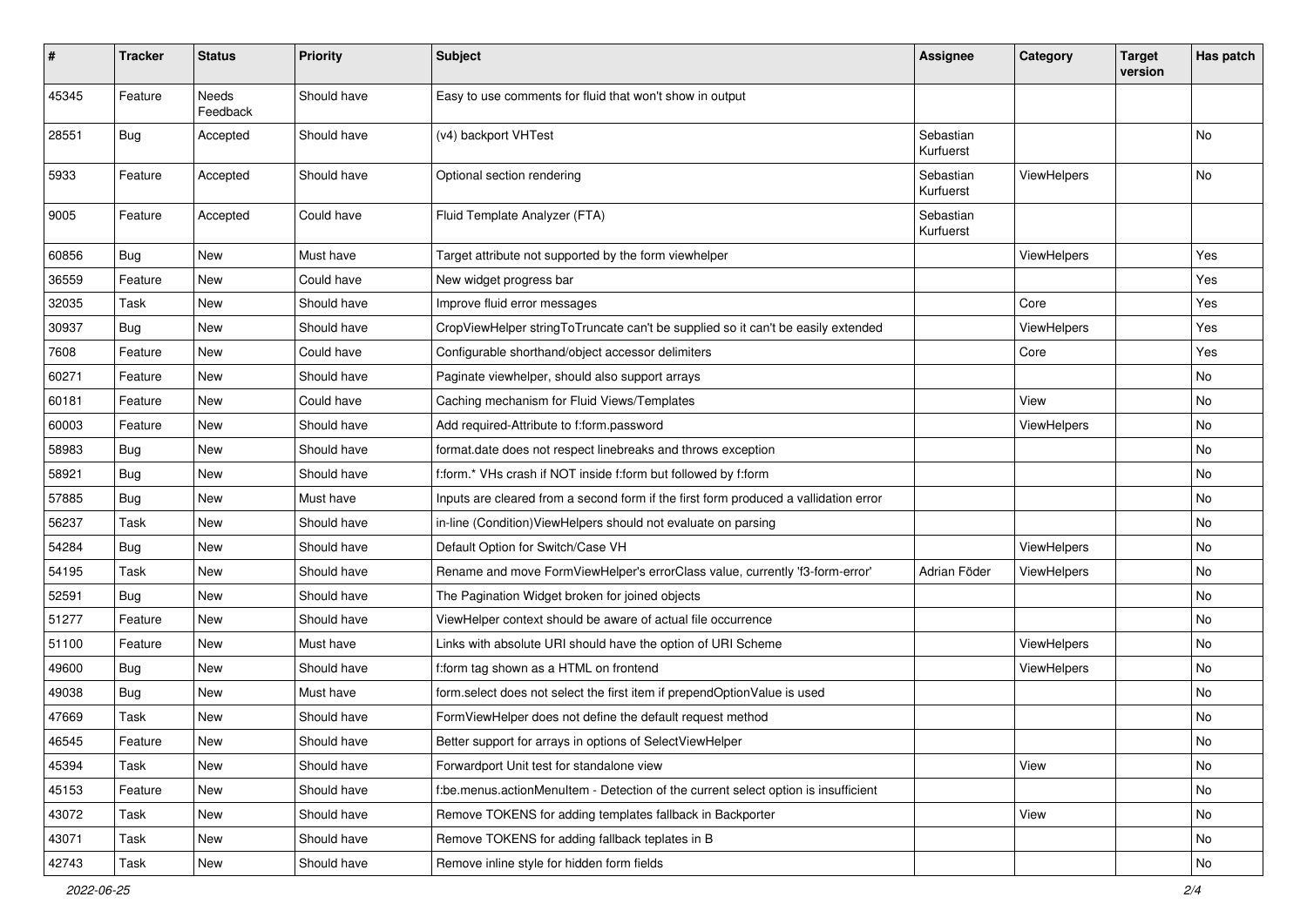| #     | <b>Tracker</b> | <b>Status</b> | <b>Priority</b>      | <b>Subject</b>                                                                                              | Assignee               | Category    | <b>Target</b><br>version | Has patch |
|-------|----------------|---------------|----------------------|-------------------------------------------------------------------------------------------------------------|------------------------|-------------|--------------------------|-----------|
| 42397 | Feature        | New           | Should have          | Missing viewhelper for general links                                                                        |                        |             |                          | <b>No</b> |
| 40081 | Feature        | New           | Should have          | Allow assigned variables as keys in arrays                                                                  |                        |             |                          | No        |
| 40064 | Bug            | <b>New</b>    | Must have            | Multiselect is not getting persisted                                                                        |                        | ViewHelpers |                          | <b>No</b> |
| 39990 | Bug            | New           | Should have          | Same form twice in one template: hidden fields for empty values are only rendered<br>once                   |                        | Core        |                          | No        |
| 39936 | Feature        | <b>New</b>    | Should have          | registerTagAttribute should handle default values                                                           |                        | ViewHelpers |                          | No        |
| 38369 | <b>Bug</b>     | New           | Must have            | Resource ViewHelpers should not fall back to request package                                                |                        | View        |                          | No        |
| 38130 | Feature        | New           | Should have          | Checkboxes and multiple select fields should have an assignable default value                               |                        |             |                          | No        |
| 37619 | <b>Bug</b>     | New           | Should have          | Fatal Error when using variable in name attribute of Section ViewHelper                                     |                        | ViewHelpers |                          | No        |
| 37095 | Feature        | New           | Should have          | It should be possible to set a different template on a Fluid TemplateView inside an<br>action               | Christopher<br>Hlubek  |             |                          | No        |
| 36655 | Bug            | New           | Should have          | <b>Pagination Links</b>                                                                                     |                        | Widgets     |                          | No        |
| 36410 | Feature        | New           | Should have          | Allow templates to send arguments back to layout                                                            |                        | ViewHelpers |                          | <b>No</b> |
| 34309 | Task           | New           | Could have           | Unknown ViewHelpers cause exception - should be handled more graceful                                       |                        | ViewHelpers |                          | No        |
| 33551 | Bug            | New           | Must have            | View helper values break out of a partial scope                                                             | Sebastian<br>Kurfuerst | Core        |                          | No        |
| 33215 | Feature        | New           | Should have          | RFC: Dynamic values in ObjectAccess paths                                                                   |                        |             |                          | No        |
| 31955 | Feature        | New           | Should have          | f:uri.widget                                                                                                |                        | Widgets     |                          | No        |
| 30555 | Feature        | New           | Could have           | Make TagBuilder more extensible                                                                             |                        | Core        |                          | <b>No</b> |
| 28554 | <b>Bug</b>     | New           | Should have          | (v4) implement feature flag to disable caching                                                              |                        |             |                          | No        |
| 28553 | <b>Bug</b>     | New           | Should have          | improve XHProf test setup                                                                                   |                        |             |                          | No        |
| 28552 | Bug            | New           | Should have          | (v5) write ViewHelper test for compiled run; adjust functional test to do two passes<br>(uncached & cached) |                        |             |                          | <b>No</b> |
| 28550 | <b>Bug</b>     | New           | Should have          | (v4) make widgets cacheable, i.e. not implement childnodeaccess interface                                   |                        |             |                          | <b>No</b> |
| 28549 | <b>Bug</b>     | New           | Should have          | make widgets cacheable, i.e. not implement childnodeaccess interface                                        |                        |             |                          | No        |
| 27607 | <b>Bug</b>     | New           | Must have            | Make Fluid comparisons work when first element is STRING, second is NULL.                                   |                        | Core        |                          | No        |
| 26664 | Task           | New           | Won't have this time | Clean up Form ViewHelpers                                                                                   |                        | ViewHelpers |                          | No        |
| 26658 | Task           | New           | Won't have this time | Make Form ViewHelpers consistent                                                                            |                        | ViewHelpers |                          | No        |
| 12863 | Bug            | New           | Should have          | Attributes of a viewhelper can't contain a '-'                                                              | Sebastian<br>Kurfuerst | Core        |                          | No        |
| 10911 | Task           | New           | Should have          | Tx_Fluid_ViewHelpers_Form_AbstractFormViewHelper->renderHiddenIdentityField<br>should be more reliable      |                        | ViewHelpers |                          | No        |
| 10472 | Feature        | New           | Could have           | Fluid Standalone distribution                                                                               |                        | Core        |                          | No        |
| 8648  | <b>Bug</b>     | New           | Should have          | format.crop ViewHelper should support all features of the crop stdWrap function                             |                        | ViewHelpers |                          | No        |